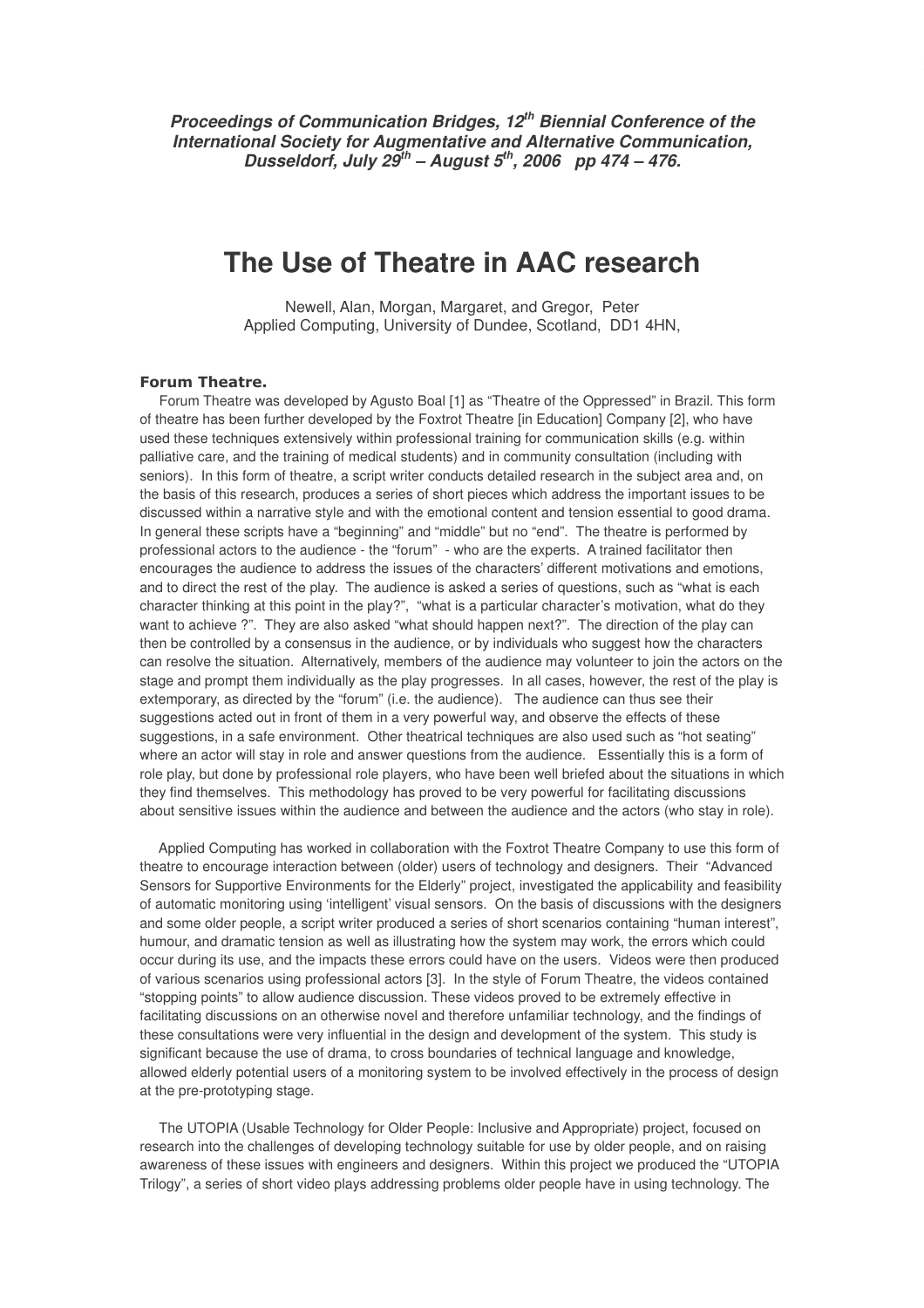films were dramatizations of some of the issues the researchers had encountered during the project. Based on real events, conversations and observations, they were the amalgamation of many and are intended to convey older people's experiences with technology and the situations they encounter. Our evaluations of these videos with a variety of audiences including academics, practitioners, software engineers, relevant groups of undergraduates, and older people have established that the videos provided a useful channel for communication between users of technology and designers, and changed the perceptions of both students and more mature designers of IT systems and products [4].

j

## **Conclusions on the use of forum theatre**

Evaluations with a wide variety of audiences have shown very positive views of both the use of live Forum Theatre, and the video version, in addressing important and sensitive issues, particularly in terms of communication skills and the design of technology. We have shown that the use of theatre (which includes humour and conflict) can be a very powerful method of encouraging dialogue between various professional groups particularly in a clinical environment, for keeping a focus for discussions, and also for providing a channel for communication between users of technology and designers. We believe the success of this approach is in large part due to the plays being narrative based rather than having a pedagogic style. That is, they illustrated the issues involved within interesting story lines, with all the characteristics of a good narrative - humor, tension, human stories, antagonists and protagonists. Secondly their success lay in the quality of the production, having been produced by theatre professionals.

#### **The wider use of theatre in AAC research and clinical practice**

On the basis of the success of this technique we are suggesting a role for Forum Theatre, both video and live, within AAC research and clinical activities. For example, Forum Theatre could be used

- To set the scene for a focus group of AAC users,
- To provide a tool for evaluating early AAC prototype systems,
- To encapsulate the results of research with users to present these results to clinicians and/or AAC designers, and
- To facilitate dialogue between real users, clinicians and AAC designers.

We believe that this form of theatre can have significant advantages. Script writers and actors are trained as professional observers of human behavior, with a focus on converting such behavior into interesting engaging stories. They are skilled both in observation and presentation of human behavior. They are taught to distil experiences into essential, typical, and sometimes stereotypical behavior, and present this in an interesting and engaging narrative. They know when to exaggerate for effect, and how to articulate feeling in such a way that it is communicated effectively to the audience. In the words of the theatre, they are expert in "suspending disbelief". They know when and how to introduce tension and humor, to keep the audience interested and as an engaging way of feeding important points into the narrative. We have found that:

- Forum Theatre encourages focused dialogue between protagonists in the audience where everyone's views are respected, and between the actor/user and the audience
- The play provides a focus for discussion and the actors form an external focus for conflict between groups. The ego of the actor/user is not involved, and the actor is not dominated by their own emotional baggage. This enables professionals to question other professions in a safe environment, and to interact with actor/users without the usual ethical constraints involved in such dialogues.
- Actors can be more independent than a single user and can present a more generic picture of the 'user', and can exaggerate as appropriate, particularly in articulating feelings.
- The narrative is very effective in keeping the group focused , and as a vehicle for bringing audiences back to main points without upsetting them, and
- The creative approach of theatre liberates users rather than simply eliciting views and opinions.

#### **Conclusions**

Our research to date has successfully used theatre, both live and presented as video performances for exploring communication and technical design issues. It has been shown to be a very powerful tool for addressing such issues, and we recommend it to the AAC community.